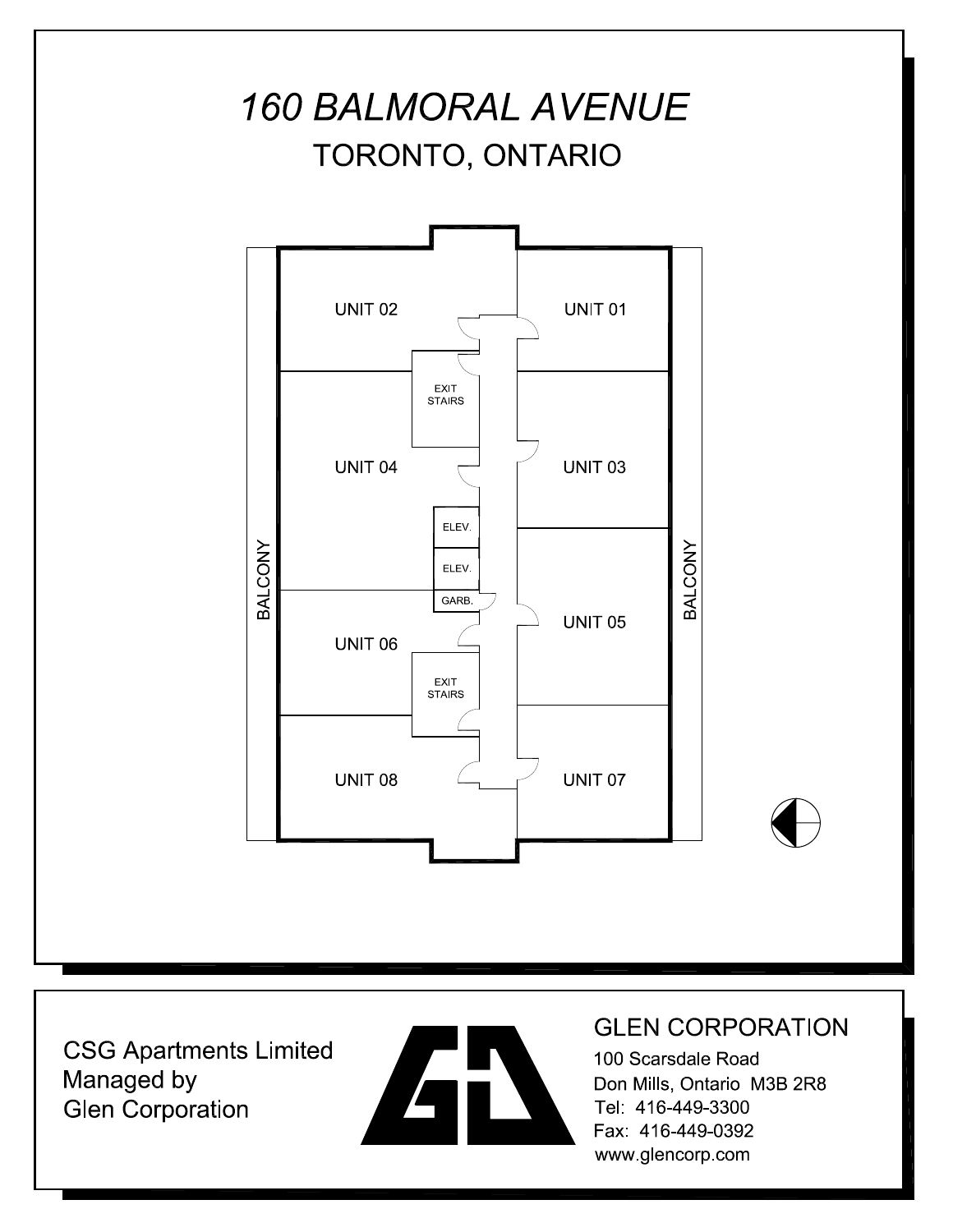

TYPICAL BACHELOR 01 - 457 SQ.FT.

CSG Apartments Limited Managed by Glen Corporation



#### GLEN CORPORATION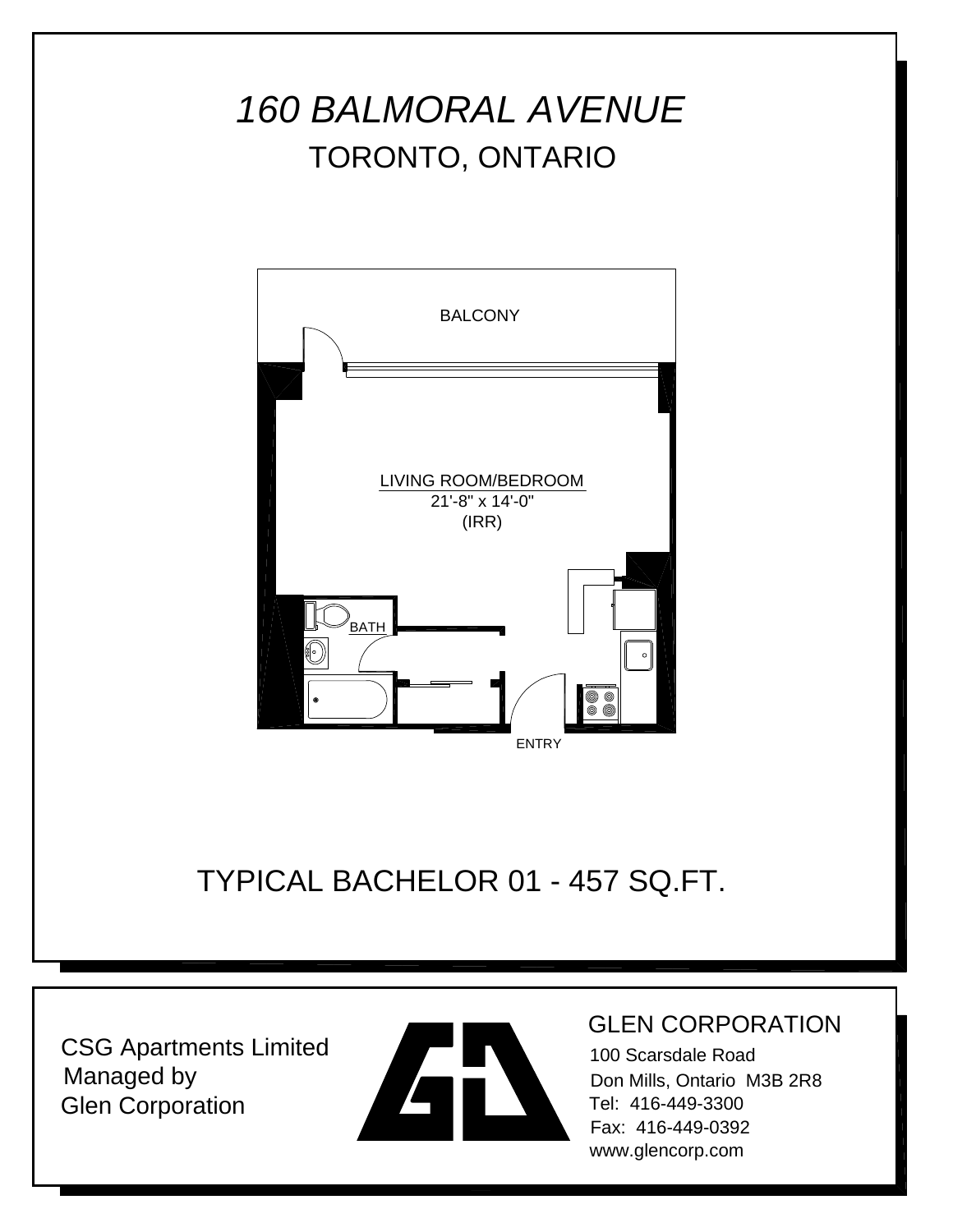

TYPICAL SUITE 02 - 691 SQ.FT.

CSG Apartments Limited Managed by Glen Corporation



#### GLEN CORPORATION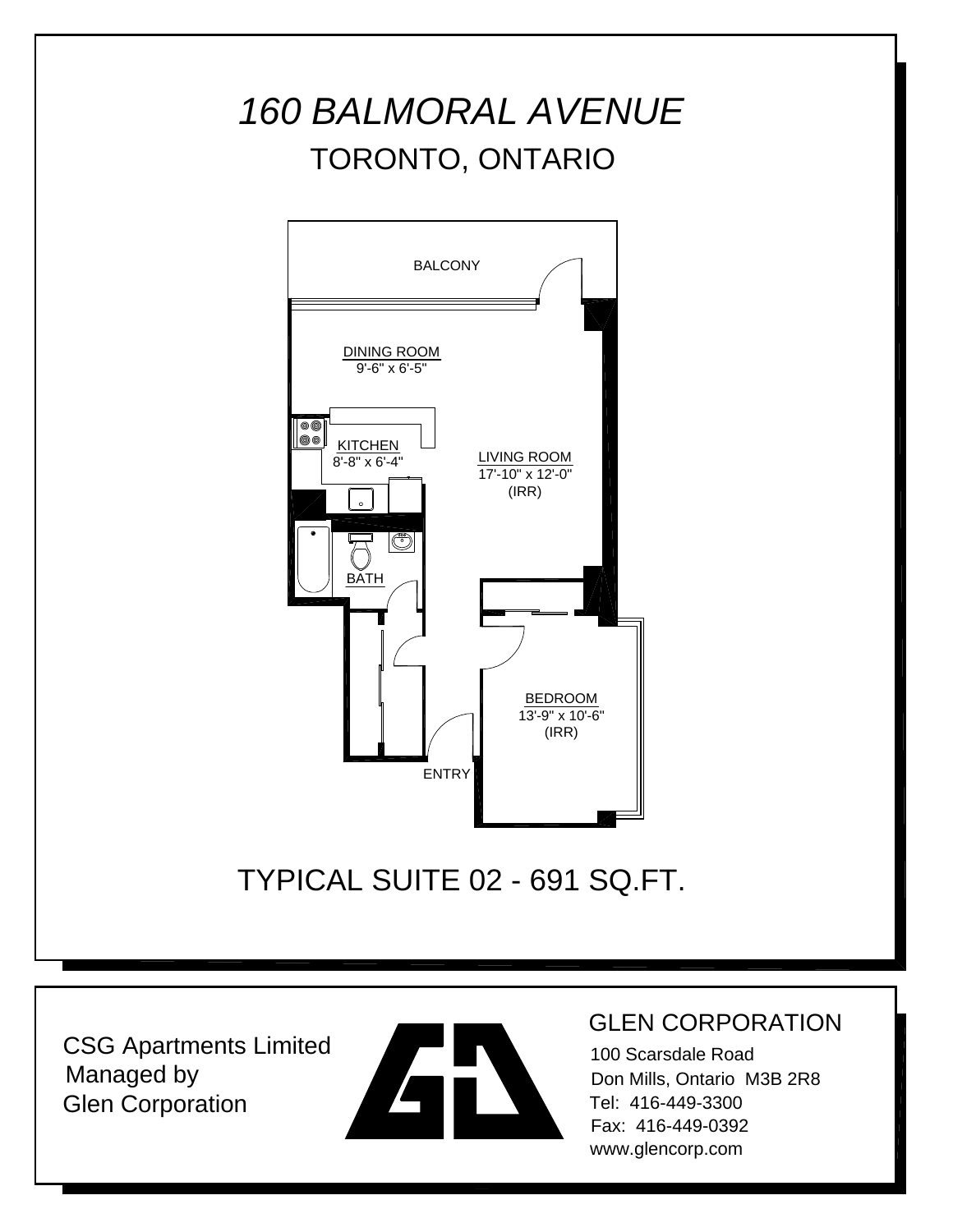



#### GLEN CORPORATION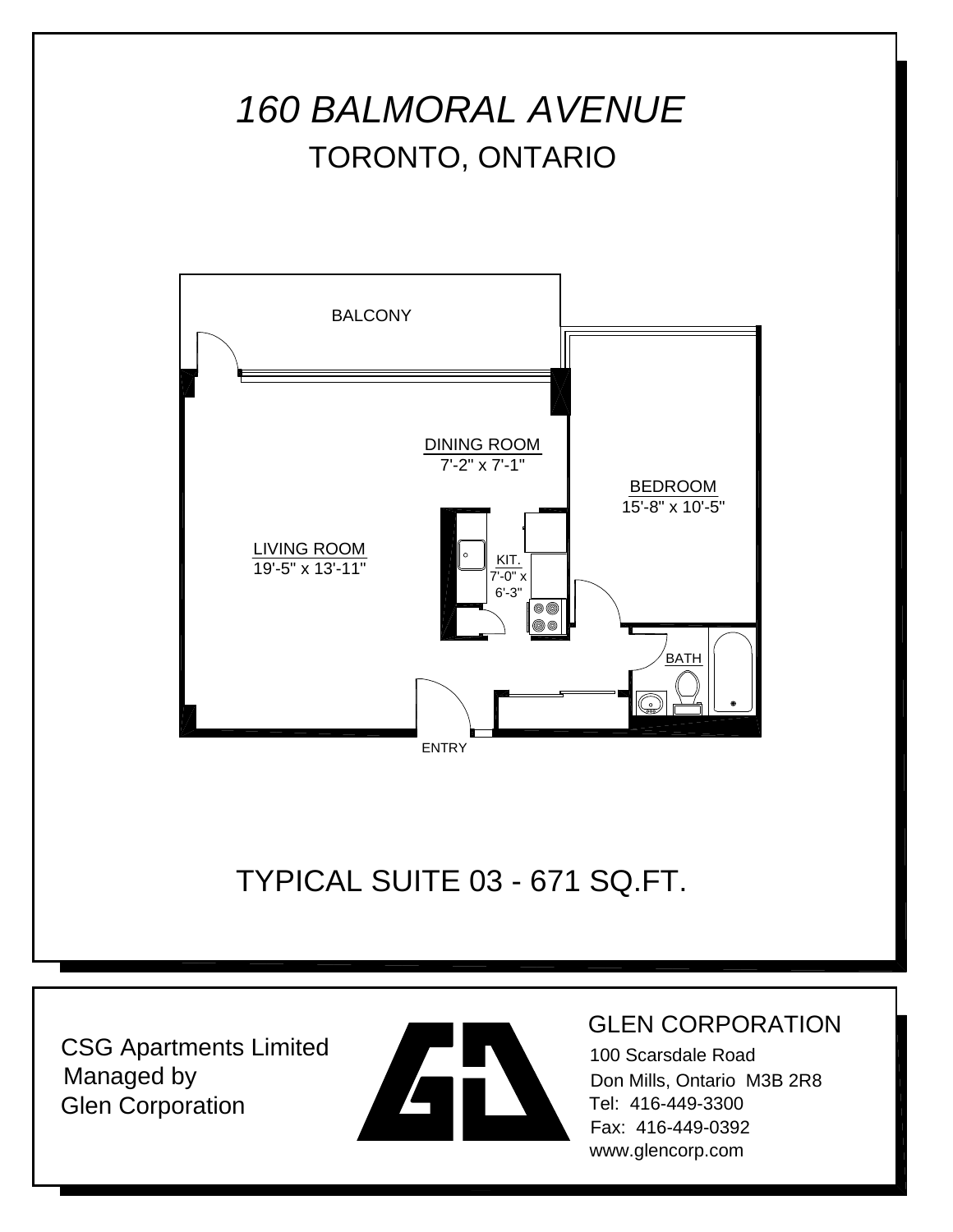



#### GLEN CORPORATION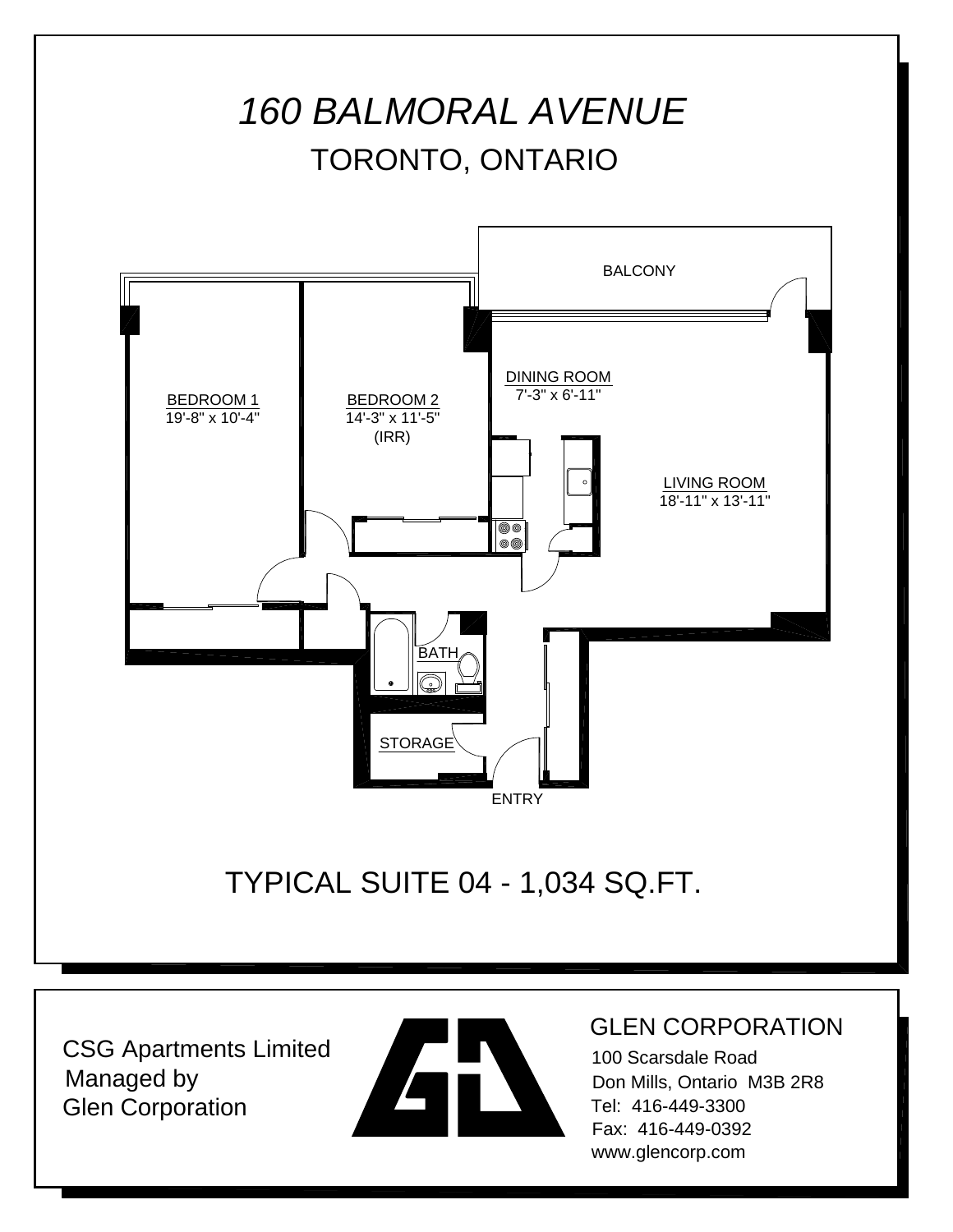



#### GLEN CORPORATION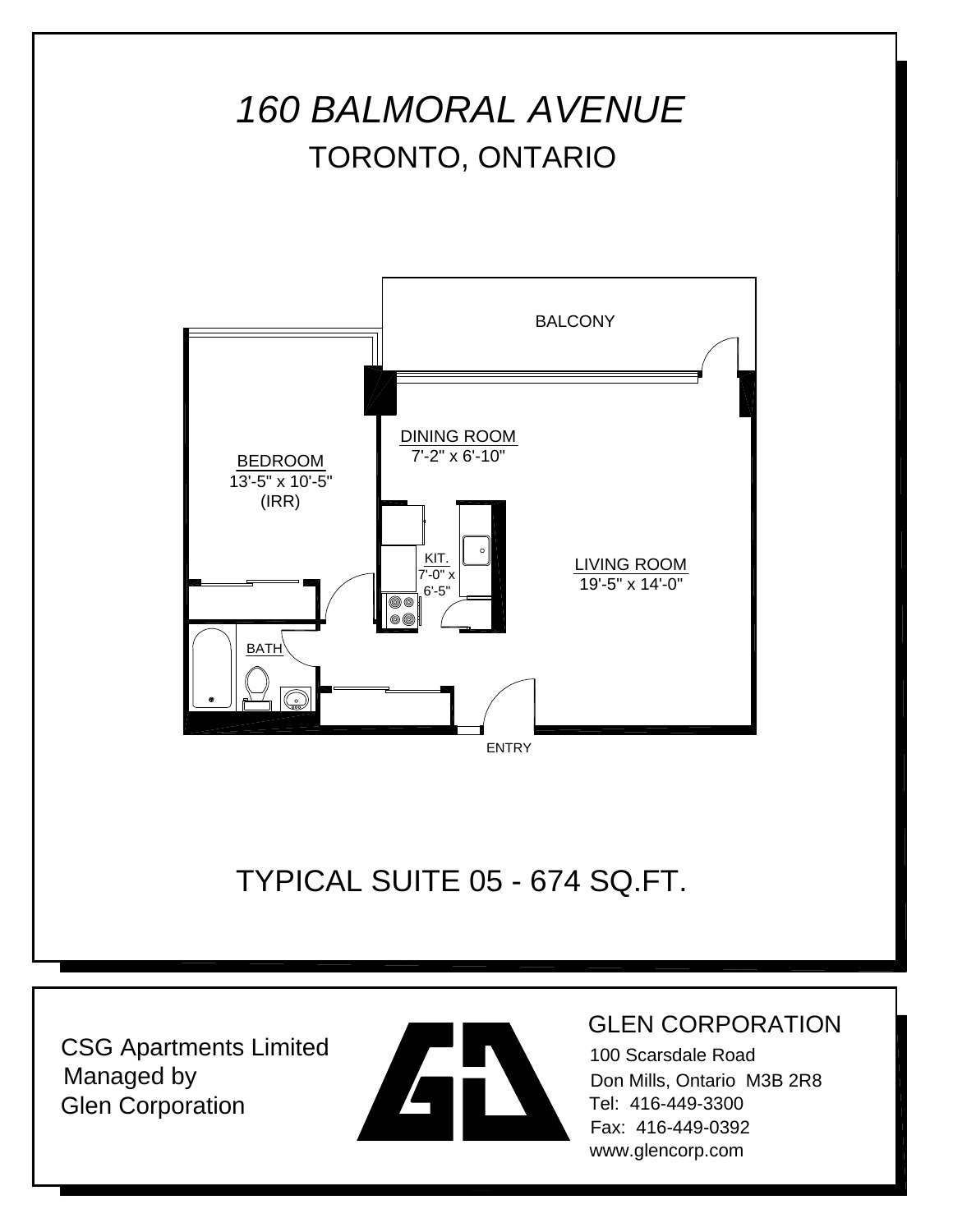

### TYPICAL SUITE 06 - 484 SQ.FT.

CSG Apartments Limited Managed by Glen Corporation



#### GLEN CORPORATION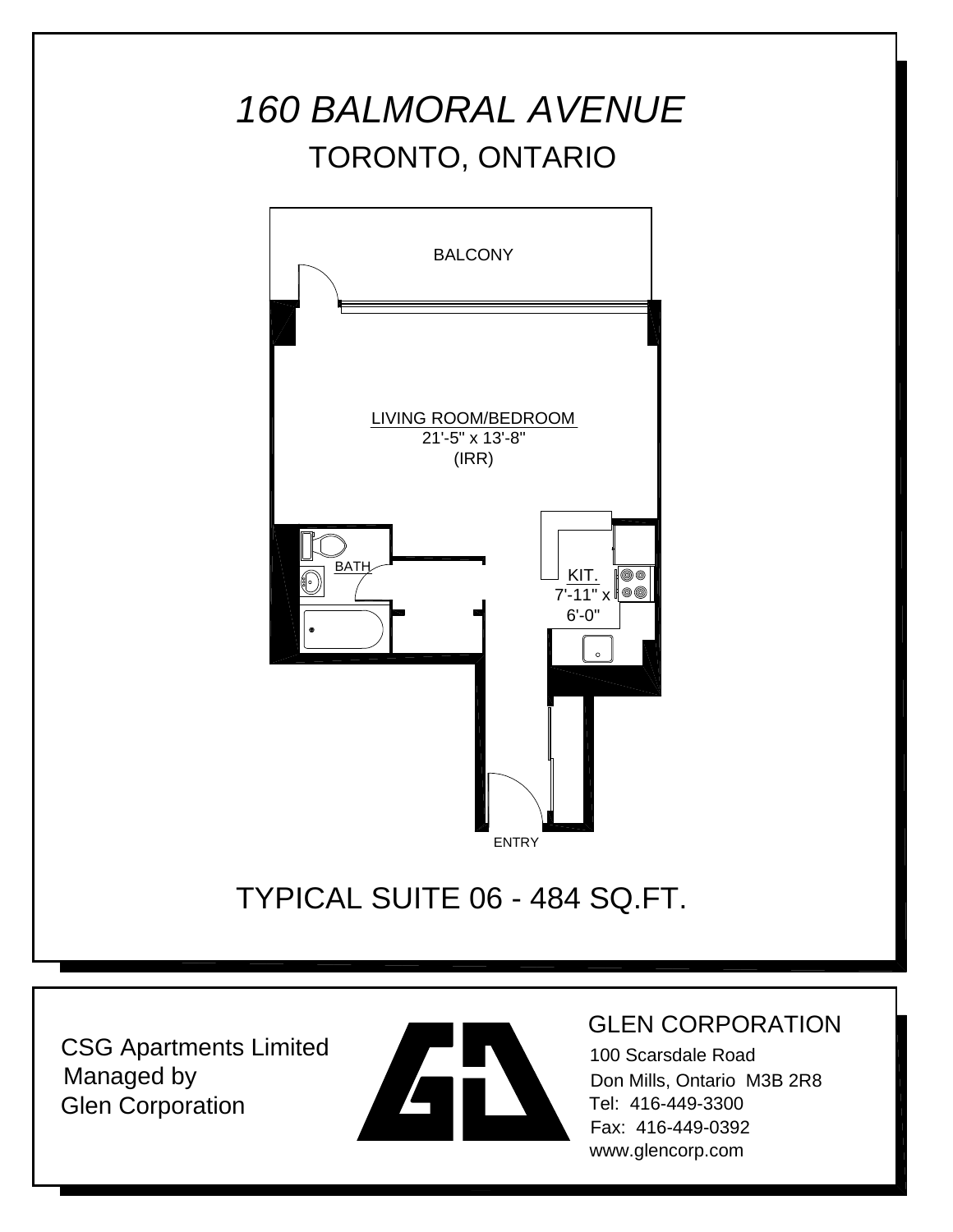

TYPICAL SUITE 07 - 457 SQ.FT.

CSG Apartments Limited Managed by Glen Corporation



#### GLEN CORPORATION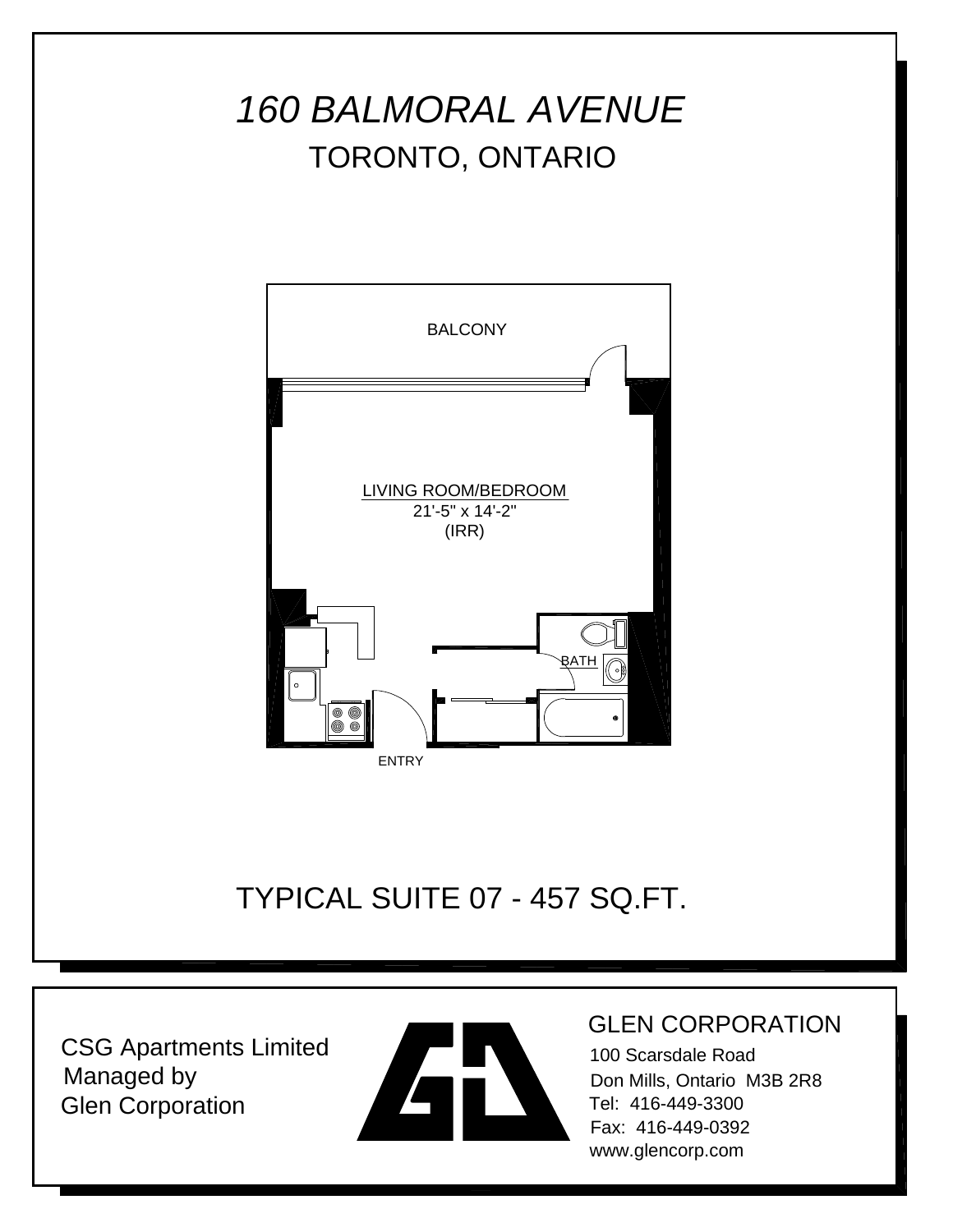

TYPICAL SUITE 08 - 693 SQ.FT.

CSG Apartments Limited Managed by Glen Corporation



#### GLEN CORPORATION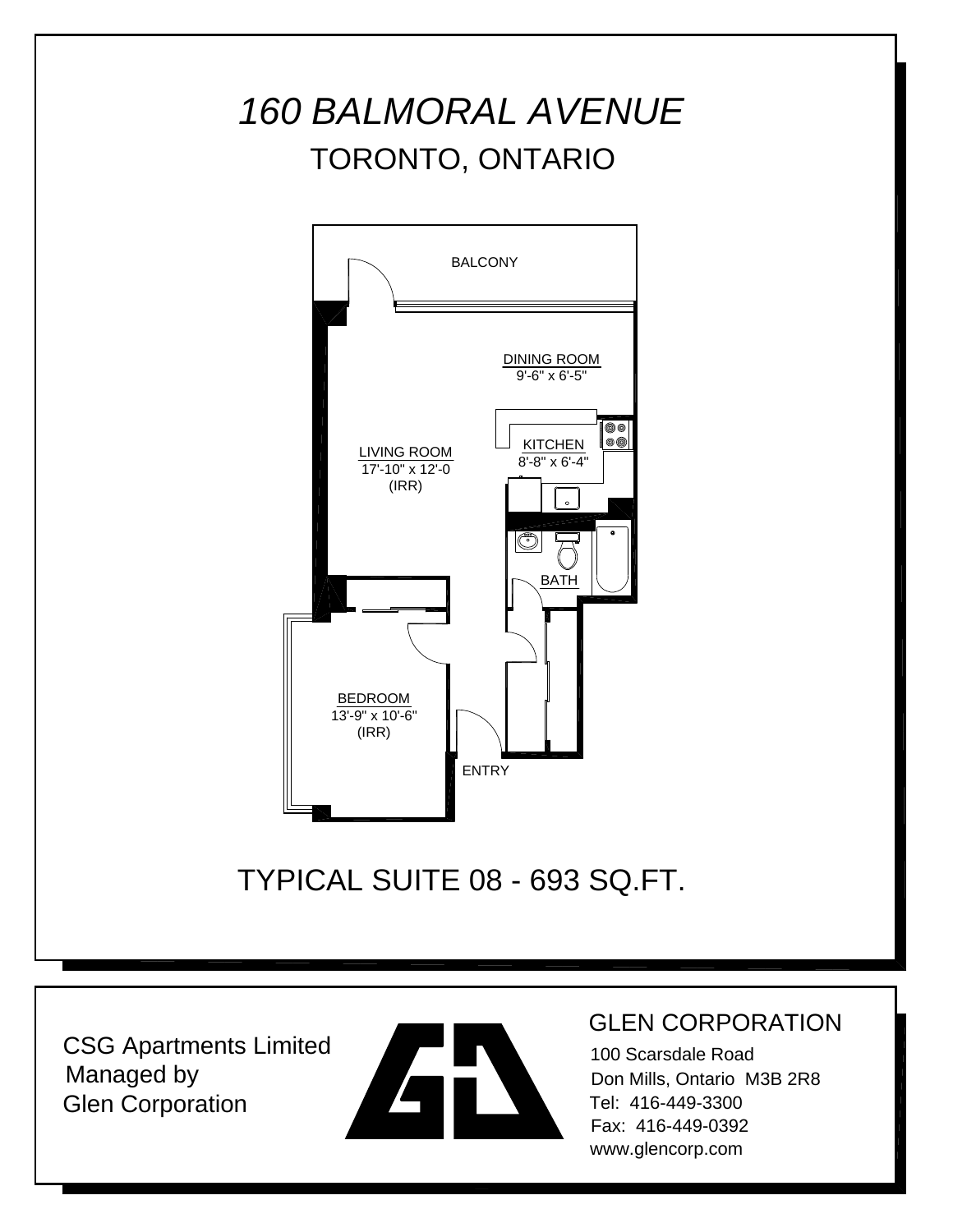



#### GLEN CORPORATION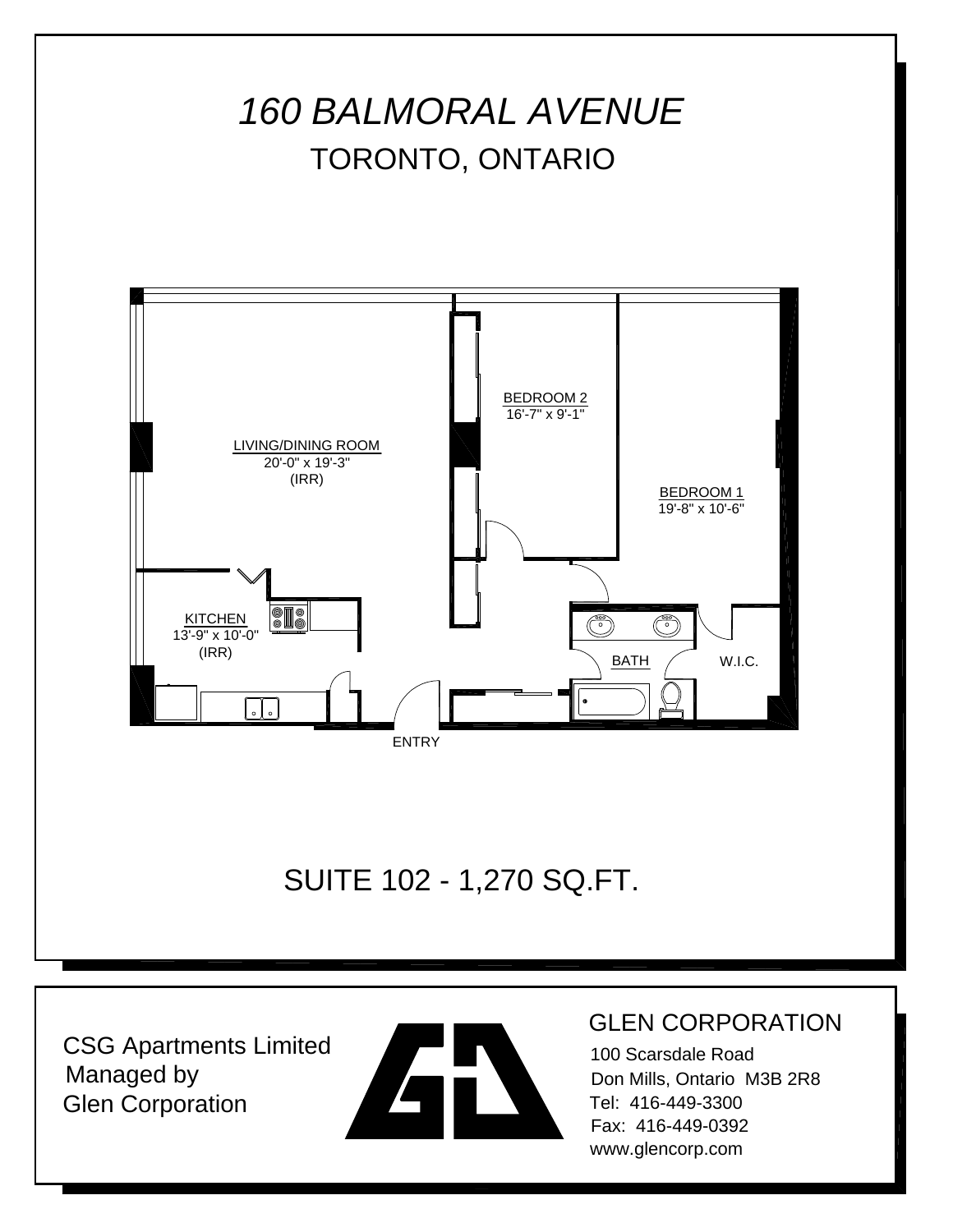



#### GLEN CORPORATION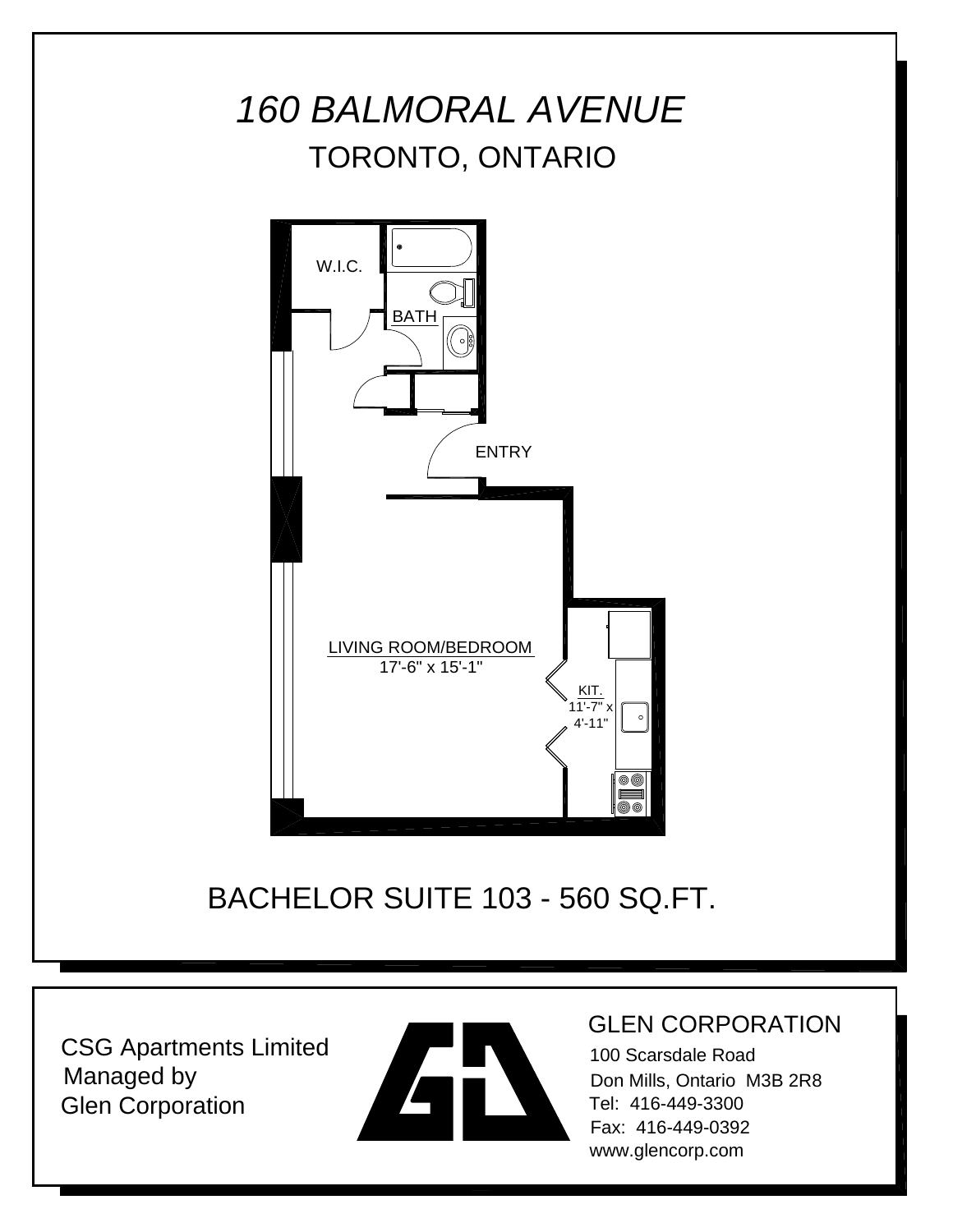



### GLEN CORPORATION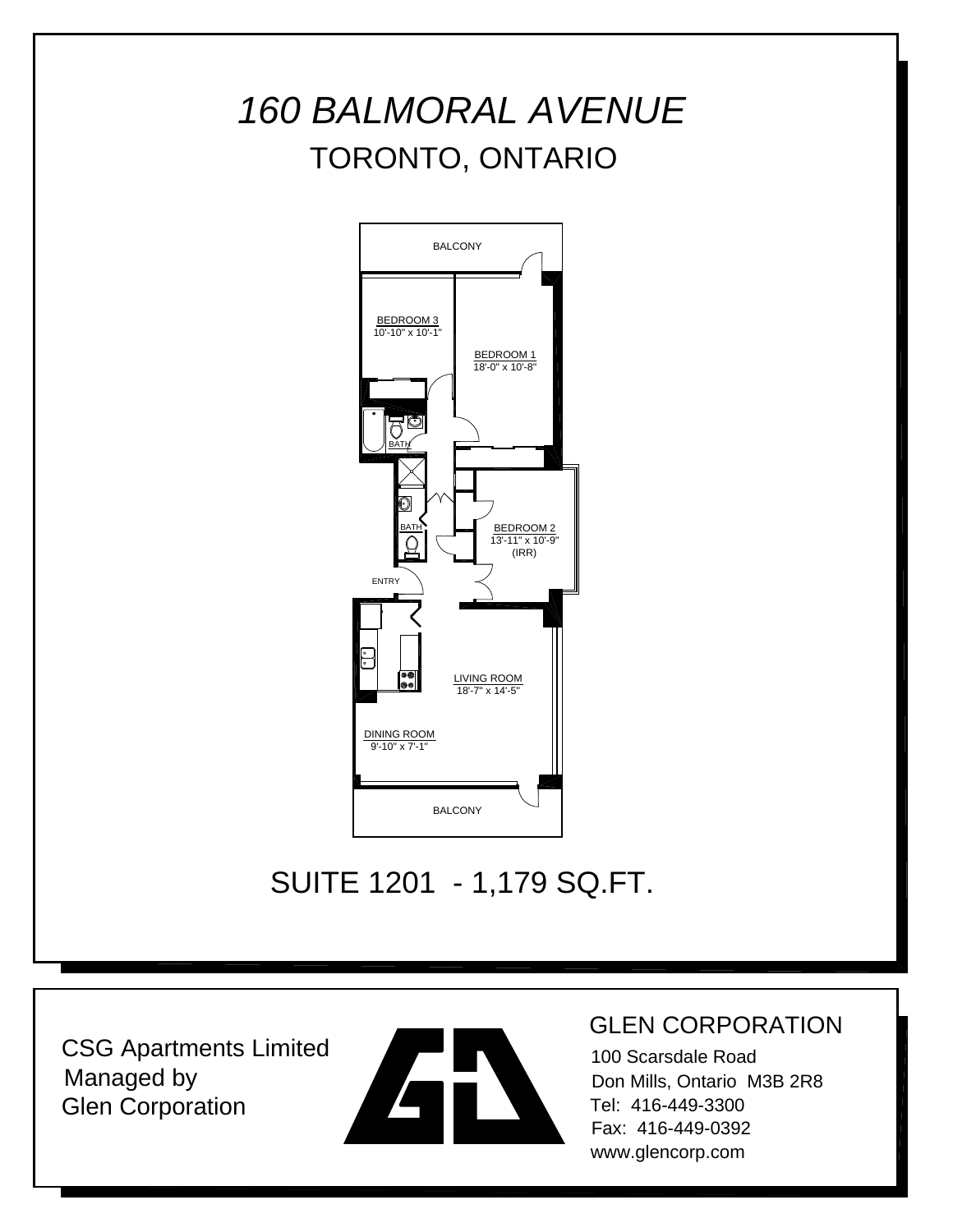



#### GLEN CORPORATION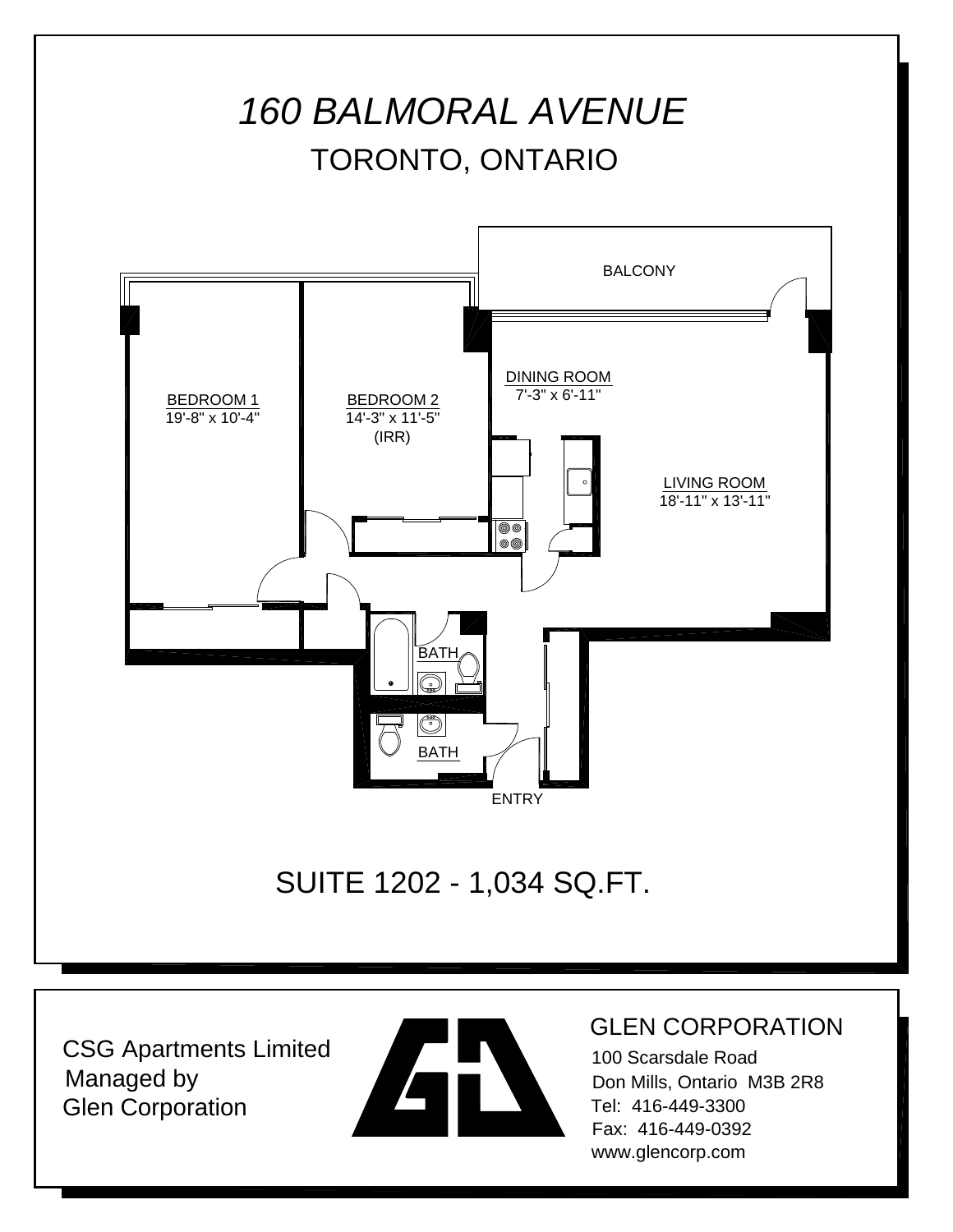

CSG Apartments Limited Managed by Glen Corporation



#### GLEN CORPORATION